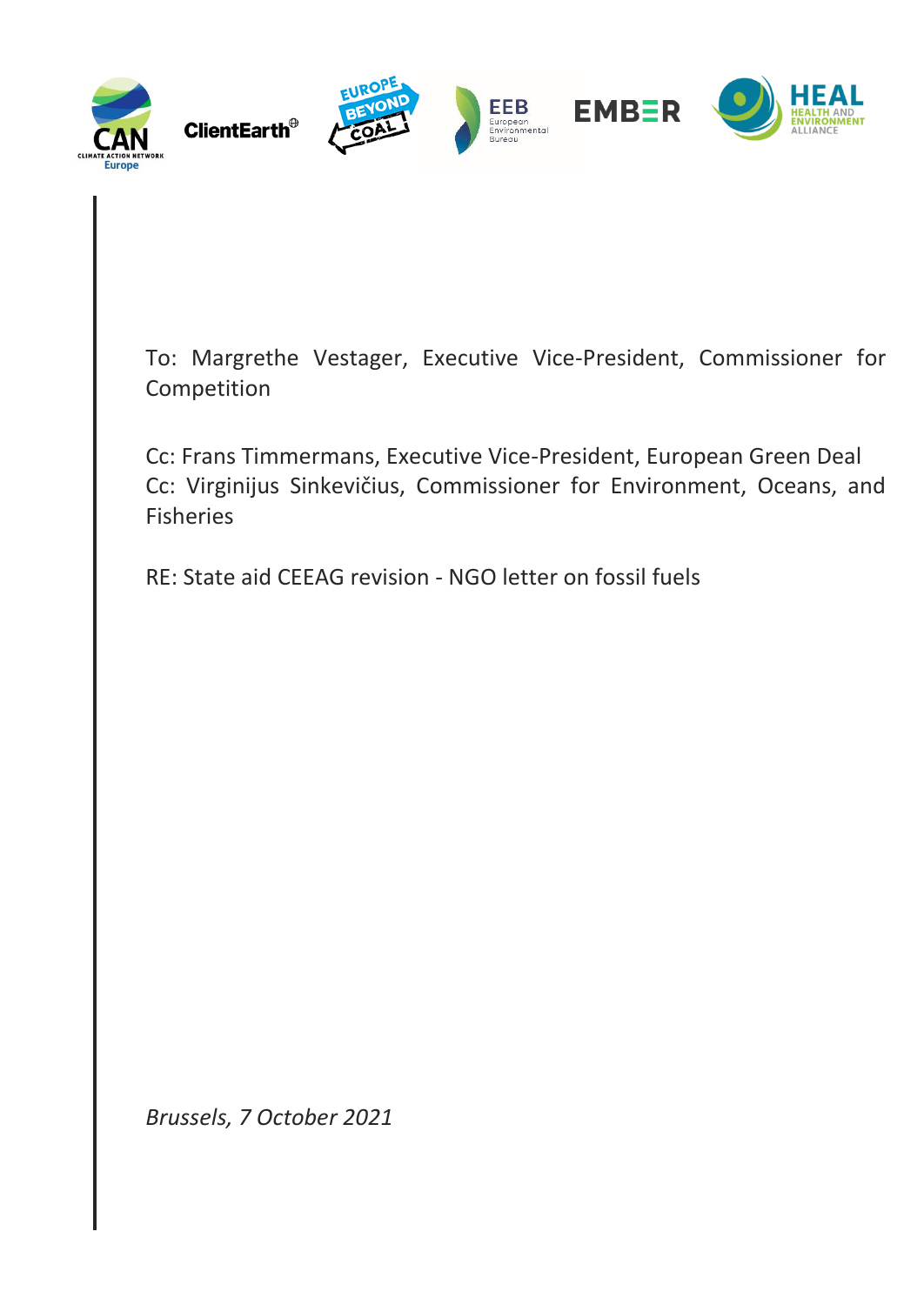

Dear Vice President Vestager, Dear Vice President Timmermans, Dear Commissioner Sinkevičius,

We, the undersigned climate, environmental and health organisations, are writing with regards to the draft Climate, Energy and Environment State Aid Guidelines (CEEAG) that were published on the 7th of June. We call on the European Commission to live up to their promise of aligning competition policy<sup>i</sup> with the European Green Deal in this CEEAG revision.

A new State aid regime is fundamental in complementing the 'FitFor55' package in order to achieve and even overshoot current EU climate and zero-pollution targets and help fulfil the commitment under the Paris Agreement to limit global temperature rise to 1.5°C. The **CEEAG can be a powerful tool to incentivise energy efficiency, flexibility and a rapid deployment of renewables based on the 'energy efficiency first principleii ' - as a horizontal guiding principle of European climate, environmental and energy governance.** The Guidelines must also pave the way for rapidly ending fossil fuels subsidies and investments, and for enforcing the polluter pays principle by ensuring proper internalisation of the environment, climate and health costs.

We would like to bring your attention to a number of key points further elaborated below, which we think are essential to improve the CEEAG proposal. These relate to gaps in the newly introduced provisions for coal closures, and the risk of increased fossil gas support, following the closures of 'the most polluting' fuel infrastructures, as they are called in the CEEAG proposal.

## **Setting a Paris-aligned timeline for coal closures**

The CEEAG include for the first time a section on aid for the early closure of profitable coal, peat and oil shale plants and mines when a Member State decides to prohibit power generation from these sources at a certain date. However, they fail to define what is meant by 'early closure' and 'profitable'.

There is no latest date specified for aid to be provided for coal plant closures. This allows the possibility for aid measures to serve as a lifeline for coal-fired electricity producers and support the continued operation of their stranded coal facilities until their closure at an unjustifiably late date. A Paris-climate-agreement-compatible plan for coal means a phase-out by 2030, at the very latest, in all Member States<sup>ii</sup>. The Commission's own impact assessment for delivering the EU 2030 climate target expects coal-based power production to end by 2030<sup>iv</sup>. It is clear that in order to be in line with the Union's binding climate targets for 2030 and 2050, if state aid for profitable coal plants is foreseen, then it should only apply for the full and definitive closure by 2030 at the latest, of all coal/oil shale/peat operations' identified as profitable, accompanied by a closure plan drawn by independent experts.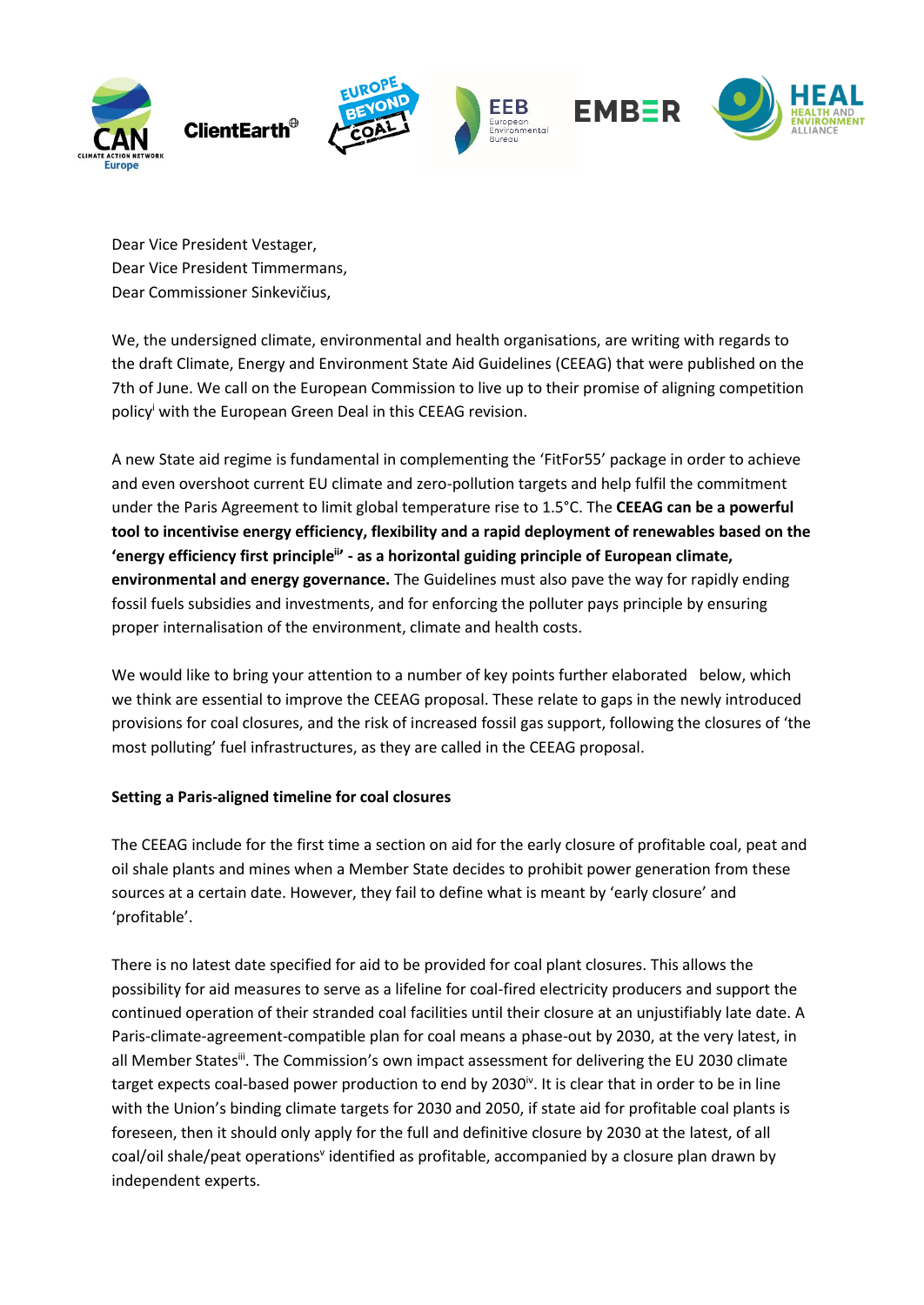

### **Being realistic about the profitability of the EU's coal fleet**

The draft guidelines do not explain how the profitability of the plants demanding 'early closure' compensation for their foregone profits will be assessed. Regardless of whether a government has announced a coal phase-out date or not, many of the coal plants in Europe are already unprofitable<sup>vi</sup>. Defining types of foregone profits and costs, and requiring an independent and transparent evaluation of claimed profitability by experts, will help assess this. Such an approach will allow the Commission to rely on unbiased information instead of the Member States' and operators' own data and calculations and help avoid fossil fuel subsidiesvil. An asset valuation methodology should be the same for all Member States and must indicate a clear list of what can be included in foregone profit claims.

#### **Accounting for the huge environmental and health cost of coal burning**

An adequate asset valuation methodology should include the assessment/internalisation of the externalities, meaning the negative impacts on the environment and health, the society has to pay throughout the lifetime of an activity. The International Monetary Fund (IMF) defines such externalities as 'implicit subsidies' since recently, and acknowledges that these have driven 92 percent of total global fossil fuel subsidies, causing the mispricing of fuelsviil.

As a matter of fact, European coal plant and mine operators are advantaged on the market by not paying for the huge burden of pollution and resource-use they are responsible for. Many of the coal operators, who are now trying to leave their (uneconomic) coal assets behind, have not been implementing the strictest air pollution limits in their plants under the Industrial Emissions Directive<sup>ix</sup>, and many of the lignite mine operators are exempt from fees to extract groundwater avoiding the cost recovery principle<sup>x</sup>. The draft CEEAG acknowledge<sup>xi</sup> that aid for environmental measures is demanded in many cases due to a lack of incentive to internalise negative externalities. Yet, they do not require operators to address their external costs properly, as a precondition to access aid for closures. Such a precondition which should foresee reaching the highest environmental protection levels through the rigorous and full application of Union standards<sup>xii</sup>, could increase coal plant and mine operators' accountability for the environmental and health burden they cause. It would also give a very concrete signal about the Commission's intention to align competition policy with the European Green Deal. We also believe that the requirement for Member States to adapt their aid measures to the new CEEAG by the end of 2023 should be interpreted as a requirement to put an end to those measures that support activities that breach their environmental law obligations or which are not operated in accordance with relevant Union Standards.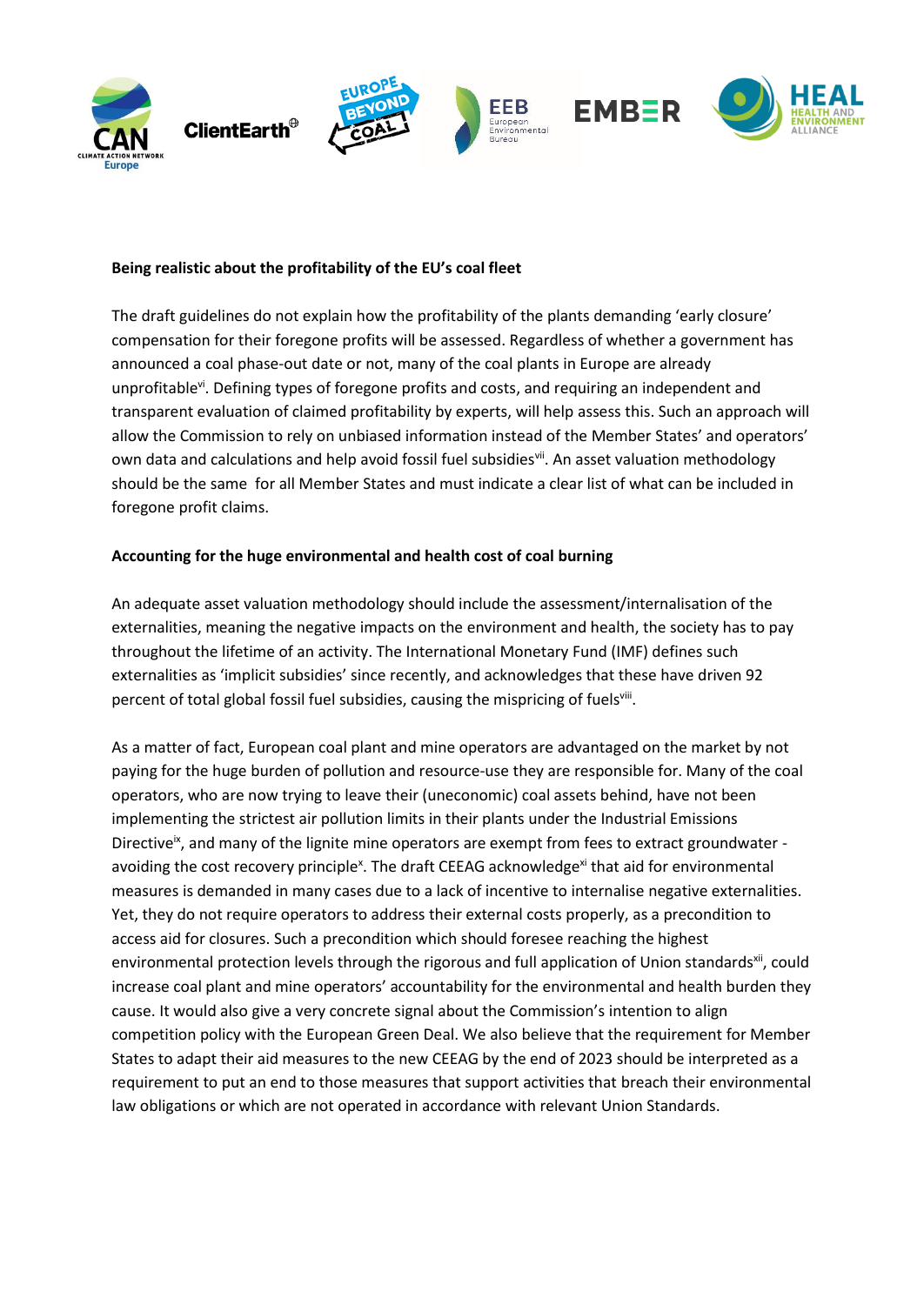

Overall, the CEEAG should oblige Member States to use regulatory avenues<sup>xiii</sup> to drive an even earlier and more cost-effective coal plant closure, while enforcing the polluter-pays principle and pollution prevention in the first place, before granting closure compensation.

# **Preventing a fossil gas lock-in**

The draft CEEAG classifies coal/lignite, peat, oil shale/oil and diesel as examples of the most polluting fossil fuels. However, throughout the proposal, fossil gas is being treated more favourably than those 'most/more polluting fossil fuels'.

There is no sound scientific justification nor legal basis for this preferential treatment. There is increasing evidence of high methane leakage<sup>xiv</sup> rates across the full gas supply chain. The recent IPCC report confirms that methane levels in the atmosphere<sup>xv</sup> are much higher than expected.

Moreover, Europe's gas infrastructure network has been repeatedly qualified as oversized, going well-beyond the minimum requirements fo[r security of supply](https://www.artelys.com/wp-content/uploads/2020/01/Artelys-GasSecurityOfSupply-UpdatedAnalysis.pdf)<sup>xvi</sup>. Subsidising additional fossil gas infrastructure through state aid would be in stark contradiction to the [European Commission's](https://eur-lex.europa.eu/legal-content/EN/TXT/?uri=CELEX:52020SC0176)  [impact assessment on](https://eur-lex.europa.eu/legal-content/EN/TXT/?uri=CELEX:52020SC0176) the EU's 2030 increased climate target, suggesting that fossil gas use needs to be reduced by more than a third.

It should also be very clearly recognised that the fuel switch from coal to gas in most affected regions will not secure a just transition for the workers<sup>xvii</sup>.

To be in line with limiting global temperature increase to 1.5°C, any state aid needs to incentivise a rapid end<sup>xviii</sup> for fossil gas use, and support renewable energy and energy efficiency solutions that will lead to a significantly reduced energy demand and a fully renewable energy system

## **Showing climate leadership**

Globally, momentum is building to develop new financial instruments to help countries retire their coal fleets as COP26 in Glasgow approaches<sup>xix</sup>. Securing early retirement of fossil fuel/peat power generation is critical to meeting the Paris Agreement's climate objectives, but the closure instruments and conditions have to be clear and strict to prevent overpayment, incentives to keep unprofitable plants operate for longer, and a lock-in to fossil gas. The EU has an opportunity to show leadership when deciding how to focus public resources to speed up the energy transition towards renewable sources and energy efficiency under its new CEEAG. Given the EGD goal of climate neutrality and all ensuing commitments, the bar needs to be set as high as possible.

As the world is watching, the EU should not miss the opportunity to set the state aid conditions in a way that will help the whole world transition away from all fossil fuels as soon as possible.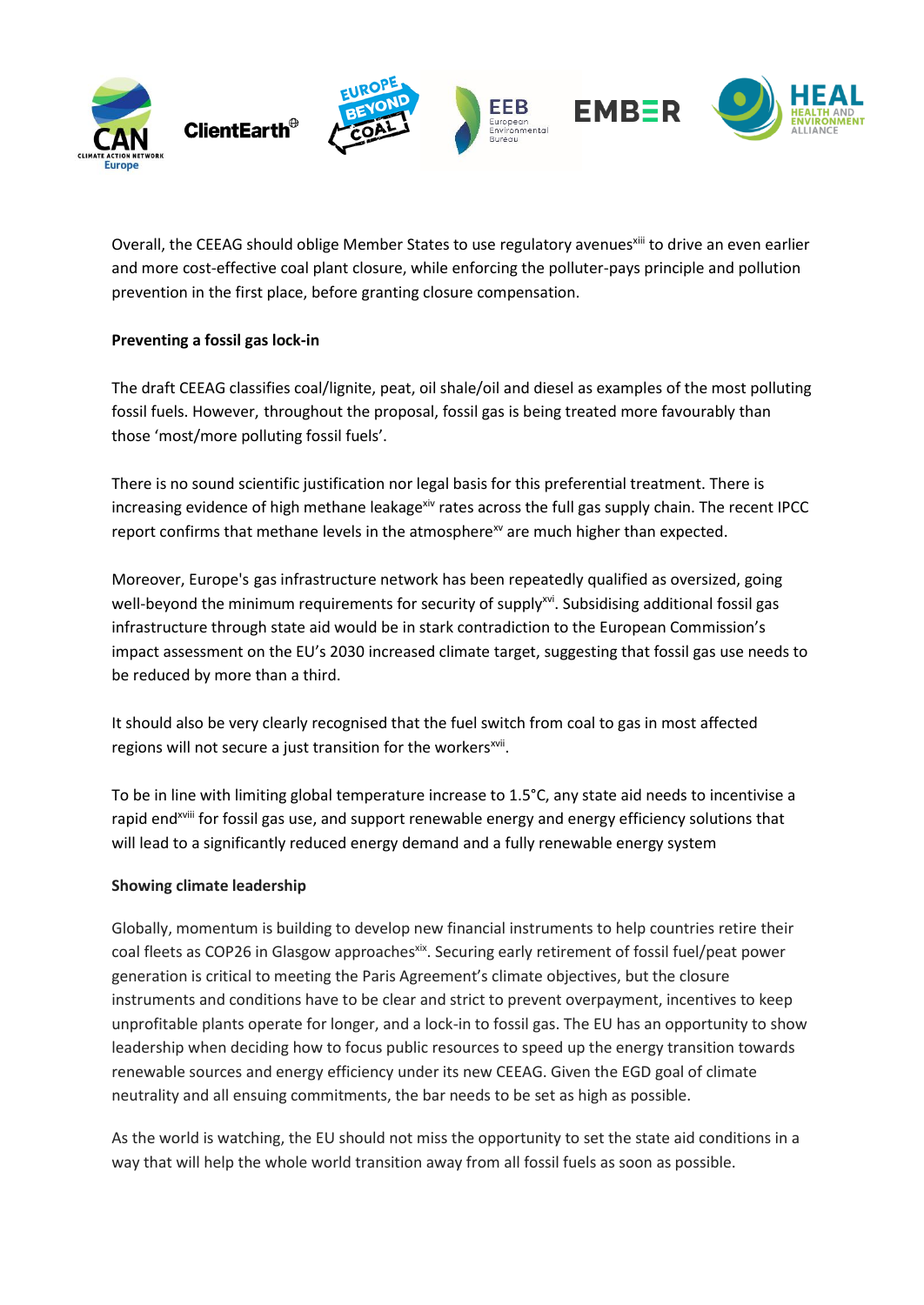

Yours sincerely,

Wendel Trio, Director, Climate Action Network (CAN) Europe

*On behalf of:*

Maria Kleis Walravens Sarah Brown **Riccardo Nigro** 

ClientEarth EMBER European Environmental Bureau (EEB)

Anne Stauffer **Mahi Sideridou** Health and Environment Alliance (HEAL) Europe Beyond Coal (EBC).

*Sources:*

CAN Europe response to public consultation on the revised CEEAG: [https://caneurope.org/content/uploads/2021/08/CAN-Europe-response-to-State-Aid-CEEAG](https://caneurope.org/content/uploads/2021/08/CAN-Europe-response-to-State-Aid-CEEAG-revision-public-consultation_20210802.pdf)[revision-public-consultation\\_20210802.pdf](https://caneurope.org/content/uploads/2021/08/CAN-Europe-response-to-State-Aid-CEEAG-revision-public-consultation_20210802.pdf)

ClientEarth reponse to public consultation on the revised CEEAG: <https://www.clientearth.org/latest/documents/clientearth-reply-to-ceeag-consultation/>

EEB response to public consultation on the revised CEEAG[: https://eeb.org/library/eeb-comment-on](https://eeb.org/library/eeb-comment-on-the-guidelines-on-state-aid-for-climate-environmental-protection-and-energy-ceeag/)[the-guidelines-on-state-aid-for-climate-environmental-protection-and-energy-ceeag/](https://eeb.org/library/eeb-comment-on-the-guidelines-on-state-aid-for-climate-environmental-protection-and-energy-ceeag/)

HEAL response to public consultation on the revised CEEAG: [https://www.env-health.org/wp](https://www.env-health.org/wp-content/uploads/2021/08/210802-HEAL-letter-comments-on-draft-CEEAG.pdf)[content/uploads/2021/08/210802-HEAL-letter-comments-on-draft-CEEAG.pdf](https://www.env-health.org/wp-content/uploads/2021/08/210802-HEAL-letter-comments-on-draft-CEEAG.pdf)

*Notes:*

-

[https://op.europa.eu/en/publication-detail/-/publication/63c4944f-1698-11ec-b4fe-01aa75ed71a1/language-en/format-](https://op.europa.eu/en/publication-detail/-/publication/63c4944f-1698-11ec-b4fe-01aa75ed71a1/language-en/format-PDF)[PDF](https://op.europa.eu/en/publication-detail/-/publication/63c4944f-1698-11ec-b4fe-01aa75ed71a1/language-en/format-PDF)

ii The Energy Efficiency First Guidelines, published by the European Commission on 28 September refers the Governance Regulation to define the Energy Efficiency First principle and points at reflecting Energy Efficiency First principle in State Aid Guidelines - which was not the case in the draft published in June:

[https://ec.europa.eu/energy/sites/default/files/eef\\_guidelines\\_ref\\_tbc.pdf](https://ec.europa.eu/energy/sites/default/files/eef_guidelines_ref_tbc.pdf) iii [https://climateanalytics.org/media/report\\_coal\\_phase\\_out\\_2019.pdf](https://climateanalytics.org/media/report_coal_phase_out_2019.pdf)

iv <https://eur-lex.europa.eu/legal-content/EN/TXT/?uri=CELEX:52020SC0176>

<sup>v</sup> The power plants, and their associated mining and processing operations.

<sup>&</sup>lt;sup>i</sup> European Commission policy brief Competition Policy in Support of Europe's Green Ambition: